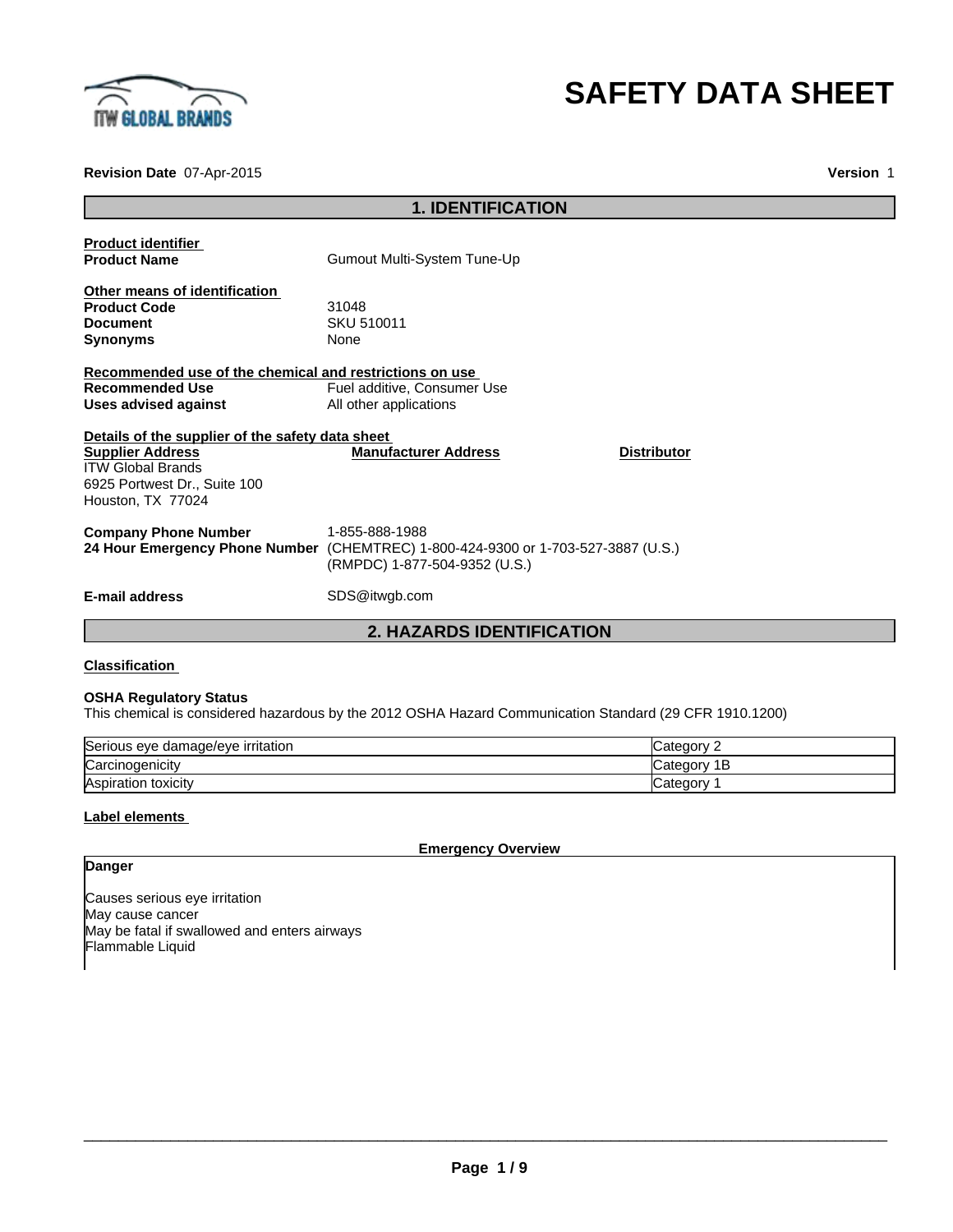

#### **Precautionary Statements - Prevention**

Obtain special instructions before use Do not handle until all safety precautions have been read and understood Use personal protective equipment as required Wash face, hands and any exposed skin thoroughly after handling Wear eye/face protection

#### **Precautionary Statements - Response**

IF exposed or concerned: Get medical advice/attention IF IN EYES: Rinse cautiously with water for several minutes. Remove contact lenses, if present and easy to do. Continue rinsing If eye irritation persists: Get medical advice/attention IF ON SKIN: Wash with plenty of soap and water If skin irritation occurs: Get medical advice/attention IF INHALED: Remove victim to fresh air and keep at rest in a position comfortable for breathing If experiencing respiratory symptoms: Call a POISON CENTER or doctor/physician IF SWALLOWED: Immediately call a POISON CENTER or doctor/physician Do NOT induce vomiting In case of fire: Use CO2, dry chemical, or foam for extinction

#### **Precautionary Statements - Storage**

Store locked up

#### **Precautionary Statements - Disposal**

Dispose of contents/container to an approved waste disposal plant

#### **Hazards not otherwise classified (HNOC)**

Not applicable

#### **Other Information**

May be harmful if swallowed. May be harmful in contact with skin. Harmful to aquatic life with long lasting effects.

# **3. COMPOSITION/INFORMATION ON INGREDIENTS**

#### **substance(s)**

| <b>Chemical Name</b>                             | <b>CAS No</b>  | Weight-%  | <b>Trade Secret</b> |
|--------------------------------------------------|----------------|-----------|---------------------|
| DISTILLATES (PETROLEUM), HYDROTREATED<br>MIDDLE. | 64742-46-7     | $15 - 40$ |                     |
| SOLVENT NAPHTHA (PETROLEUM), HEAVY<br>ALIPH.     | 64742-96-7     | $15 - 40$ |                     |
| PROPRIETARY FUEL ADDITIVE                        | <b>MIXTURE</b> | $10 - 30$ |                     |
| <b>ISOPROPYL ALCOHOL</b>                         | 67-63-0        | 7 - 13    |                     |

\*The exact percentage (concentration) of composition has been withheld as a trade secret.

# **4. FIRST AID MEASURES**

#### **Description of first aid measures**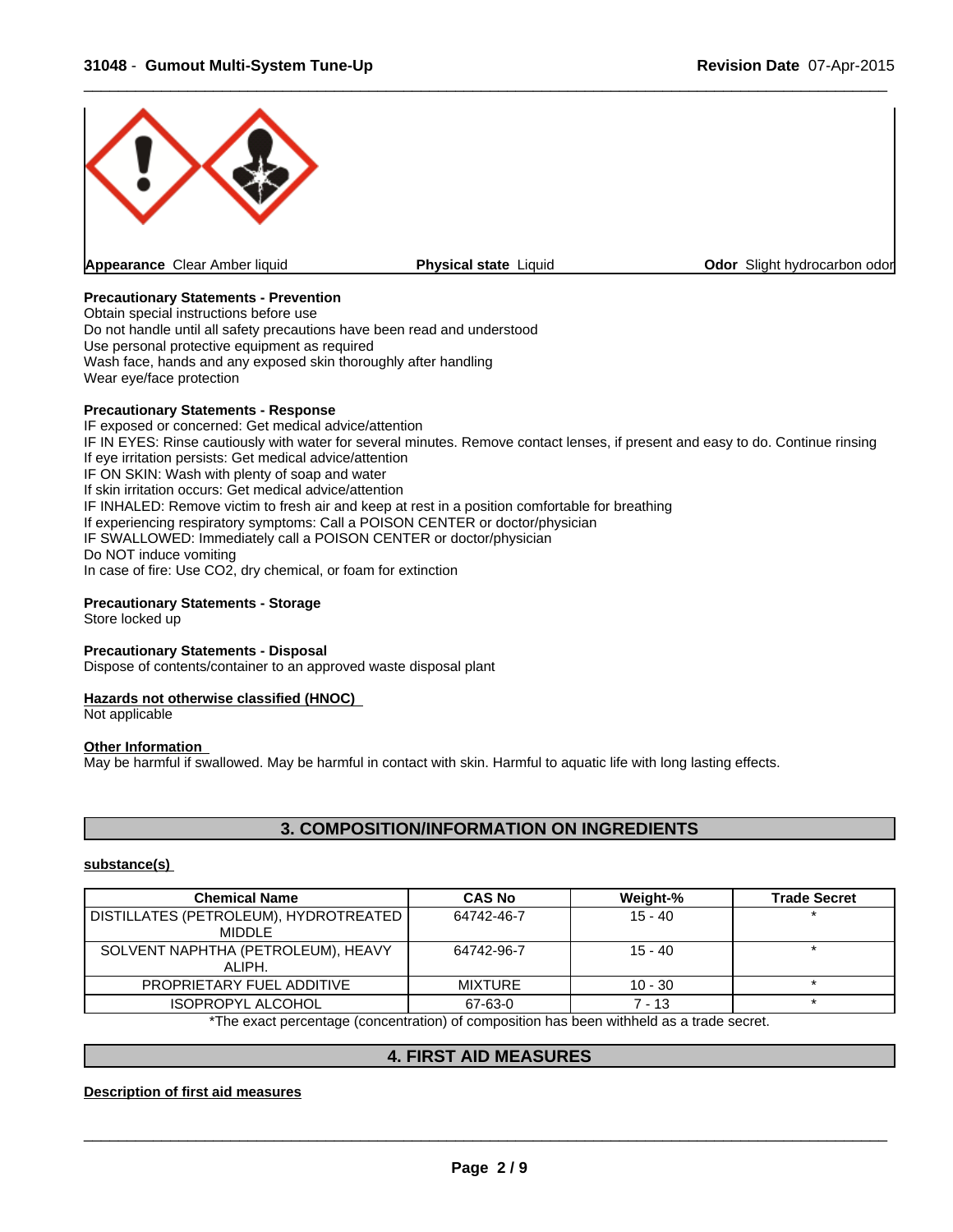| <b>General advice</b>                                       | Get medical advice/attention if you feel unwell.                                                                                                                                                 |
|-------------------------------------------------------------|--------------------------------------------------------------------------------------------------------------------------------------------------------------------------------------------------|
| Eye contact                                                 | IF IN EYES: Rinse cautiously with water for several minutes. Remove contact lenses, if<br>present and easy to do. Continue rinsing. If eye irritation persists: Get medical<br>advice/attention. |
| <b>Skin contact</b>                                         | IF ON SKIN:. Wash skin with soap and water. If skin irritation persists, call a physician.<br>Wash contaminated clothing before reuse.                                                           |
| <b>Inhalation</b>                                           | IF INHALED: Remove victim to fresh air and keep at rest in a position comfortable for<br>breathing. If symptoms persist, call a physician.                                                       |
| Ingestion                                                   | IF SWALLOWED:. Do NOT induce vomiting. Never give anything by mouth to an<br>unconscious person. Call a physician.                                                                               |
| Self-protection of the first aider                          | Use personal protective equipment as required. Avoid contact with skin, eyes or clothing.                                                                                                        |
| Most important symptoms and effects, both acute and delayed |                                                                                                                                                                                                  |
| <b>Symptoms</b>                                             | See section 2 for more information.                                                                                                                                                              |
|                                                             | Indication of any immediate medical attention and special treatment needed                                                                                                                       |
| Note to physicians                                          | Treat symptomatically.                                                                                                                                                                           |
|                                                             | <b>5. FIRE-FIGHTING MEASURES</b>                                                                                                                                                                 |
| Suitable extinguishing media                                |                                                                                                                                                                                                  |

Carbon dioxide (CO2), Dry chemical, Foam

#### **Unsuitable extinguishing media**

Do not use a solid water stream as it may scatter and spread fire.

#### **Specific hazards arising from the chemical**

Flammable. May be ignited by heat, sparks or flames.

| <b>Explosion data</b>                   |       |  |
|-----------------------------------------|-------|--|
| <b>Sensitivity to Mechanical Impact</b> | None. |  |
| <b>Sensitivity to Static Discharge</b>  | None. |  |

#### **Protective equipment and precautions for firefighters**

As in any fire, wear self-contained breathing apparatus pressure-demand, MSHA/NIOSH (approved or equivalent) and full protective gear.

# **6. ACCIDENTAL RELEASE MEASURES**

#### **Personal precautions, protective equipment and emergency procedures**

| <b>Personal precautions</b>                          | Ensure adequate ventilation, especially in confined areas. Avoid contact with eyes and skin.<br>Use personal protective equipment as required.                            |
|------------------------------------------------------|---------------------------------------------------------------------------------------------------------------------------------------------------------------------------|
| <b>Environmental precautions</b>                     |                                                                                                                                                                           |
| <b>Environmental precautions</b>                     | See Section 12 for additional ecological information.                                                                                                                     |
| Methods and material for containment and cleaning up |                                                                                                                                                                           |
| <b>Methods for containment</b>                       | Prevent further leakage or spillage if safe to do so.                                                                                                                     |
| Methods for cleaning up                              | Slippery, can cause falls if walked on. Ensure adequate ventilation. Soak up with inert<br>absorbent material. Sweep up and shovel into suitable containers for disposal. |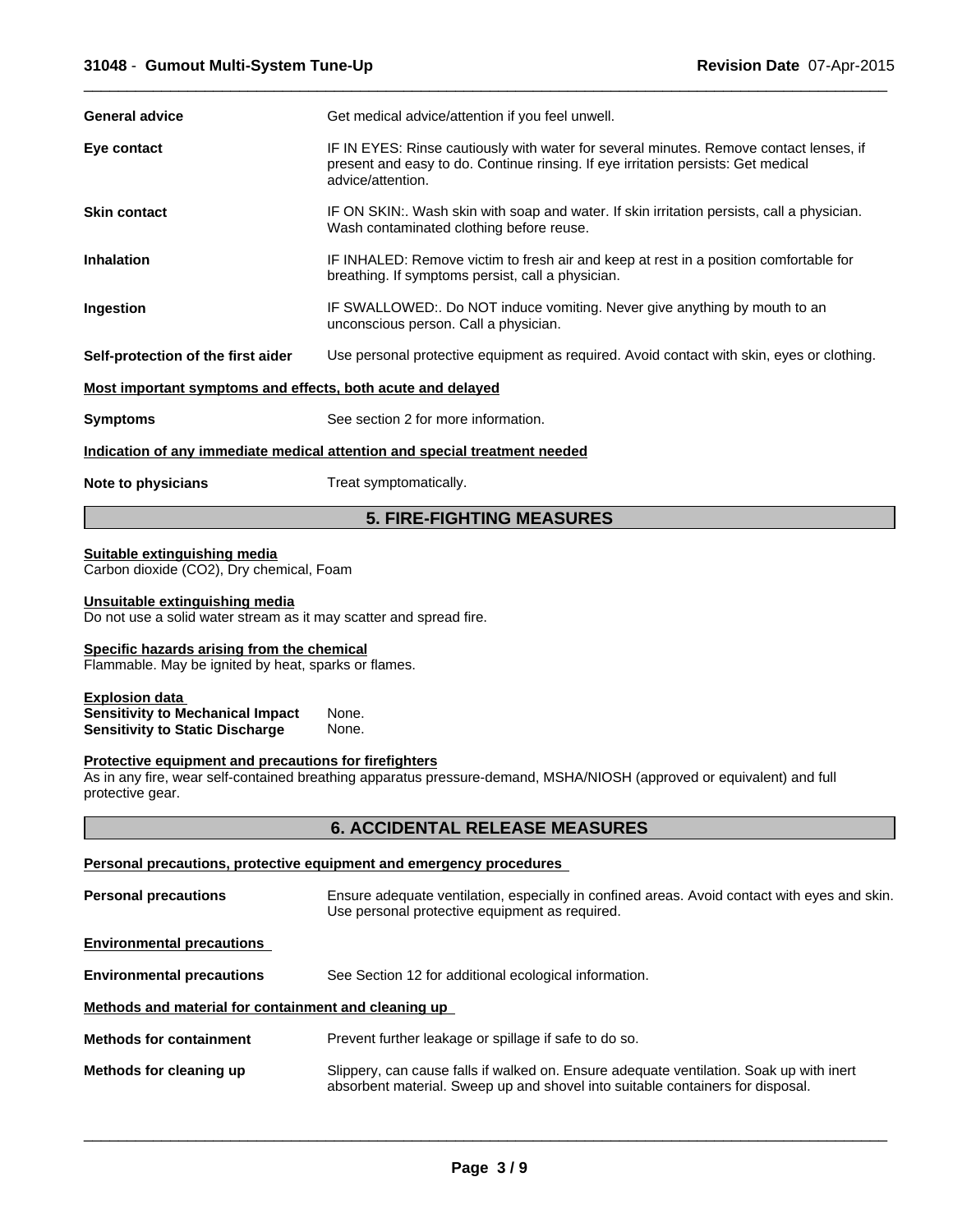**Prevention of secondary hazards** Clean contaminated objects and areas thoroughly observing environmental regulations.

### **7. HANDLING AND STORAGE**

 $\overline{\phantom{a}}$  ,  $\overline{\phantom{a}}$  ,  $\overline{\phantom{a}}$  ,  $\overline{\phantom{a}}$  ,  $\overline{\phantom{a}}$  ,  $\overline{\phantom{a}}$  ,  $\overline{\phantom{a}}$  ,  $\overline{\phantom{a}}$  ,  $\overline{\phantom{a}}$  ,  $\overline{\phantom{a}}$  ,  $\overline{\phantom{a}}$  ,  $\overline{\phantom{a}}$  ,  $\overline{\phantom{a}}$  ,  $\overline{\phantom{a}}$  ,  $\overline{\phantom{a}}$  ,  $\overline{\phantom{a}}$ 

#### **Precautions for safe handling**

Advice on safe handling **Handle in accordance with good industrial hygiene and safety practice. Avoid breathing** vapors or mists. Avoid contact with skin, eyes or clothing. Wash thoroughly after handling. Wash contaminated clothing before reuse. Use personal protective equipment as required.

### **Conditions for safe storage, including any incompatibilities**

**Storage Conditions** Keep out of the reach of children. Keep containers tightly closed in a cool, well-ventilated place.

**Incompatible materials** Strong oxidizing agents

# **8. EXPOSURE CONTROLS/PERSONAL PROTECTION**

#### **Control parameters**

#### **Exposure Guidelines** .

| <b>Chemical Name</b>                                                  | <b>ACGIH TLV</b>                                   | <b>OSHA PEL</b>                                                                                                                                 | <b>NIOSH IDLH</b>                                                                                           |  |  |  |
|-----------------------------------------------------------------------|----------------------------------------------------|-------------------------------------------------------------------------------------------------------------------------------------------------|-------------------------------------------------------------------------------------------------------------|--|--|--|
| <b>ISOPROPYL ALCOHOL</b><br>67-63-0                                   | STEL: 400 ppm<br>TWA: 200 ppm                      | <b>TWA: 400 ppm</b><br>TWA: 980 mg/m <sup>3</sup><br>(vacated) TWA: 400 ppm<br>(vacated) TWA: $980 \text{ mg/m}^3$<br>(vacated) STEL: 500 ppm   | <b>IDLH: 2000 ppm</b><br>TWA: 400 ppm<br>TWA: 980 mg/m $3$<br>STEL: 500 ppm<br>STEL: 1225 mg/m <sup>3</sup> |  |  |  |
|                                                                       |                                                    | (vacated) STEL: 1225 mg/m <sup>3</sup>                                                                                                          |                                                                                                             |  |  |  |
| NIOSH IDLH Immediately Dangerous to Life or Health                    |                                                    |                                                                                                                                                 |                                                                                                             |  |  |  |
| <b>Other Information</b>                                              | (11th Cir., 1992).                                 | Vacated limits revoked by the Court of Appeals decision in AFL-CIO v. OSHA, 965 F.2d 962                                                        |                                                                                                             |  |  |  |
| <b>Appropriate engineering controls</b>                               |                                                    |                                                                                                                                                 |                                                                                                             |  |  |  |
| <b>Engineering Controls</b>                                           | Showers<br>Eyewash stations<br>Ventilation systems |                                                                                                                                                 |                                                                                                             |  |  |  |
| Individual protection measures, such as personal protective equipment |                                                    |                                                                                                                                                 |                                                                                                             |  |  |  |
| <b>Eye/face protection</b>                                            |                                                    | Wear safety glasses with side shields (or goggles).                                                                                             |                                                                                                             |  |  |  |
| Skin and body protection                                              |                                                    | Wear protective gloves and protective clothing.                                                                                                 |                                                                                                             |  |  |  |
| <b>Respiratory protection</b>                                         | appropriate.                                       | Use NIOSH-approved air-purifying respirator with organic vapor cartridge or canister, as                                                        |                                                                                                             |  |  |  |
| <b>General Hygiene Considerations</b>                                 |                                                    | Handle in accordance with good industrial hygiene and safety practice. Regular cleaning of<br>equipment, work area and clothing is recommended. |                                                                                                             |  |  |  |
|                                                                       |                                                    |                                                                                                                                                 |                                                                                                             |  |  |  |

# **9. PHYSICAL AND CHEMICAL PROPERTIES**

#### **Information on basic physical and chemical properties**

| <b>Physical state</b> | Liauid                   |
|-----------------------|--------------------------|
| Appearance            | Clear Amber liquid       |
| Odor                  | Slight hydrocarbon odor  |
| <b>Odor threshold</b> | No information available |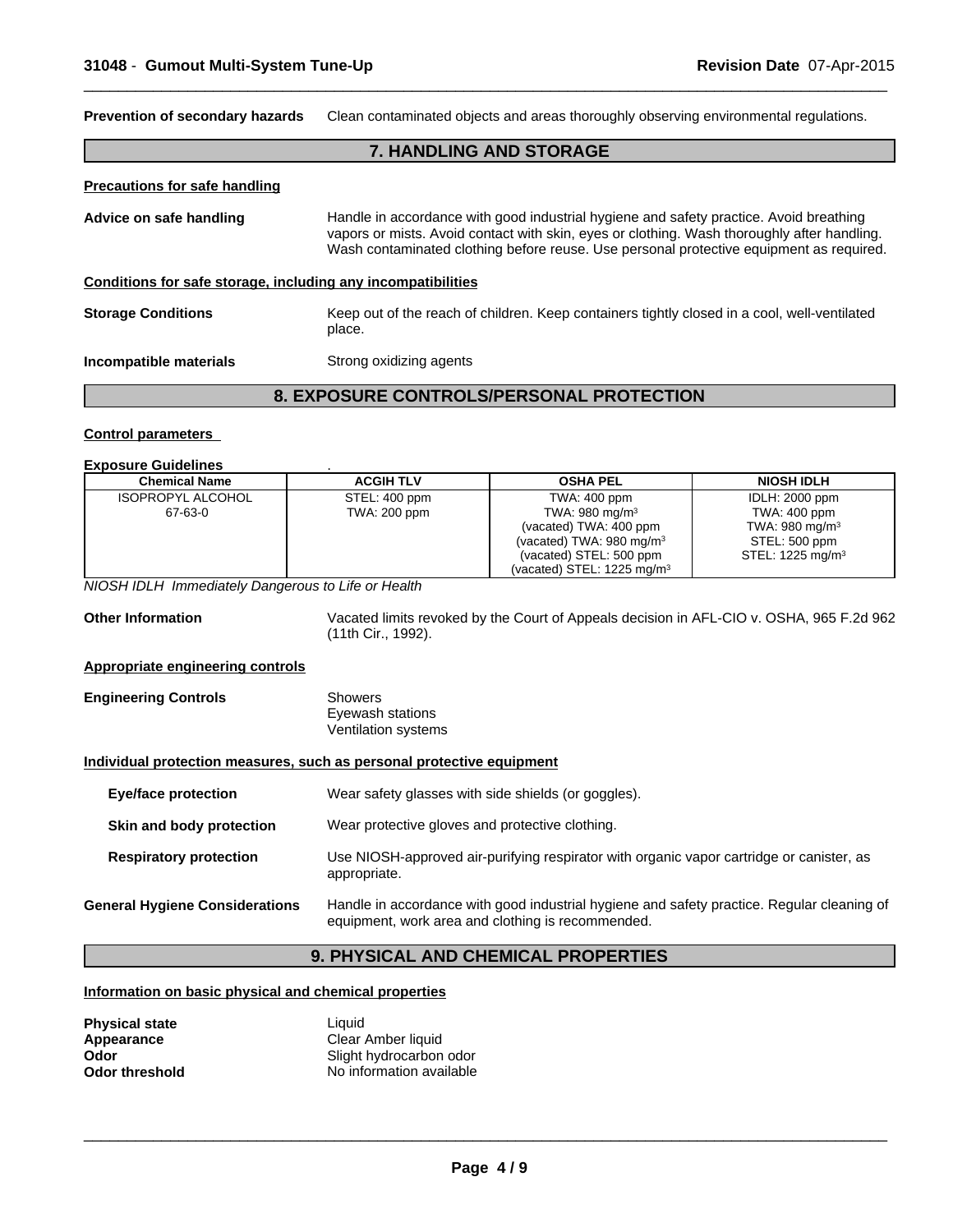| <b>Property</b>                  | <b>Values</b>            | Remarks • Method                 |
|----------------------------------|--------------------------|----------------------------------|
| рH                               | Not applicable           |                                  |
| Melting point / freezing point   | No information available |                                  |
| Boiling point / boiling range    | No information available |                                  |
| <b>Flash point</b>               | 18 °C / 64 °F            | Pensky-Martens Closed Cup (PMCC) |
| <b>Evaporation rate</b>          | No information available |                                  |
| Flammability (solid, gas)        | No information available |                                  |
| <b>Flammability Limit in Air</b> |                          |                                  |
| <b>Upper flammability limit:</b> | No information available |                                  |
| Lower flammability limit:        | No information available |                                  |
| Vapor pressure                   | No information available |                                  |
| Vapor density                    | >1                       | $Air = 1$                        |
| <b>Relative density</b>          | 0.843                    |                                  |
| <b>Water solubility</b>          | Negligible               |                                  |
| Solubility in other solvents     | No information available |                                  |
| <b>Partition coefficient</b>     | No information available |                                  |
| <b>Autoignition temperature</b>  | No information available |                                  |
| <b>Decomposition temperature</b> | No information available |                                  |
| <b>Kinematic viscosity</b>       | No information available |                                  |
| <b>Dynamic viscosity</b>         | No information available |                                  |
| <b>Explosive properties</b>      | No information available |                                  |
| <b>Oxidizing properties</b>      | No information available |                                  |
| <b>Other Information</b>         |                          |                                  |
| <b>Softening point</b>           | No information available |                                  |
| <b>Molecular weight</b>          | No information available |                                  |
| <b>VOC Content (%)</b>           | Not applicable           |                                  |
|                                  |                          |                                  |

# **10. STABILITY AND REACTIVITY**

**Density** 7.02#/gal @ 68°F **Bulk density** No information available

#### **Reactivity**

No data available

#### **Chemical stability**

Stable under recommended storage conditions.

#### **Possibility of Hazardous Reactions**

None under normal processing.

#### **Conditions to avoid**

Heat, flames and sparks.

#### **Incompatible materials**

Strong oxidizing agents

#### **Hazardous Decomposition Products**

Carbon oxides

# **11. TOXICOLOGICAL INFORMATION**

#### **Information on likely routes of exposure**

| <b>Inhalation</b> | Vapors may be irritating to eyes, nose, throat, and lungs. May cause central nervous<br>system depression with nausea, headache, dizziness, vomiting, and incoordination. May be<br>harmful by inhalation. Intentional misuse by deliberately concentrating and inhaling contents<br>may be harmful or fatal. |
|-------------------|---------------------------------------------------------------------------------------------------------------------------------------------------------------------------------------------------------------------------------------------------------------------------------------------------------------|
| Eye contact       | Contact with eyes may cause irritation. May cause redness and tearing of the eyes.                                                                                                                                                                                                                            |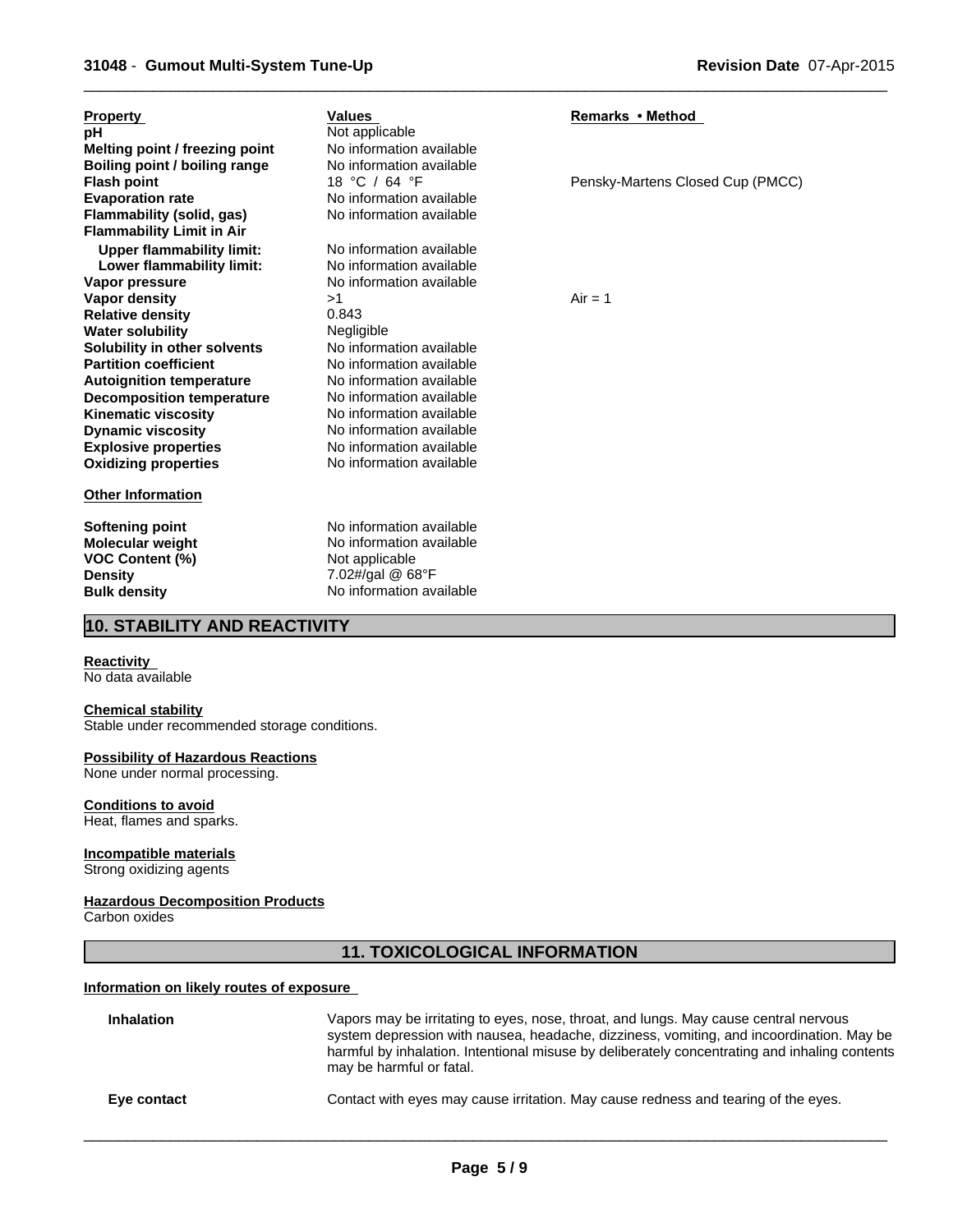**Skin contact** May cause skin irritation and/or dermatitis.

**Ingestion Ingestion may cause irritation to mucous membranes. Aspiration may cause pulmonary** edema and pneumonitis. May be harmful if swallowed.

 $\overline{\phantom{a}}$  ,  $\overline{\phantom{a}}$  ,  $\overline{\phantom{a}}$  ,  $\overline{\phantom{a}}$  ,  $\overline{\phantom{a}}$  ,  $\overline{\phantom{a}}$  ,  $\overline{\phantom{a}}$  ,  $\overline{\phantom{a}}$  ,  $\overline{\phantom{a}}$  ,  $\overline{\phantom{a}}$  ,  $\overline{\phantom{a}}$  ,  $\overline{\phantom{a}}$  ,  $\overline{\phantom{a}}$  ,  $\overline{\phantom{a}}$  ,  $\overline{\phantom{a}}$  ,  $\overline{\phantom{a}}$ 

| <b>Chemical Name</b>                                                 | Oral LD50            | Dermal LD50             | <b>Inhalation LC50</b>                |
|----------------------------------------------------------------------|----------------------|-------------------------|---------------------------------------|
| DISTILLATES (PETROLEUM),<br><b>HYDROTREATED MIDDLE</b><br>64742-46-7 | $= 7400$ mg/kg (Rat) | $>$ 2000 mg/kg (Rabbit) | $= 4.6$ mg/L (Rat) 4 h                |
| <b>SOLVENT NAPHTHA</b><br>(PETROLEUM), HEAVY ALIPH.<br>64742-96-7    | $>$ 5000 mg/kg (Rat) | $>$ 2000 mg/kg (Rabbit) | $> 5.28$ mg/L (Rat) 4 h               |
| <b>ISOPROPYL ALCOHOL</b><br>167-63-0                                 | $= 1870$ mg/kg (Rat) | $= 4059$ mg/kg (Rabbit) | $= 72600$ mg/m <sup>3</sup> (Rat) 4 h |

#### **Information on toxicological effects**

**Symptoms** No information available.

#### **Delayed and immediate effects as well as chronic effects from short and long-term exposure**

| <b>Sensitization</b>                                                                                  | No information available. |                                                                                          |            |             |  |  |
|-------------------------------------------------------------------------------------------------------|---------------------------|------------------------------------------------------------------------------------------|------------|-------------|--|--|
| Germ cell mutagenicity                                                                                | No information available. |                                                                                          |            |             |  |  |
| Carcinogenicity                                                                                       |                           | The table below indicates whether each agency has listed any ingredient as a carcinogen. |            |             |  |  |
| <b>Chemical Name</b>                                                                                  | <b>ACGIH</b>              | <b>IARC</b>                                                                              | <b>NTP</b> | <b>OSHA</b> |  |  |
| <b>IISOPROPYL ALCOHOL</b><br>67-63-0                                                                  |                           | Group 1                                                                                  |            | х           |  |  |
| IARC (International Agency for Research on Cancer)<br>Group 1 - Carcinogenic to Humans<br>X - Present |                           | OSHA (Occupational Safety and Health Administration of the US Department of Labor)       |            |             |  |  |
| <b>Target Organ Effects</b>                                                                           |                           | Eyes, Respiratory system, Skin.                                                          |            |             |  |  |
| The following values are calculated based on chapter 3.1 of the GHS document.                         |                           |                                                                                          |            |             |  |  |
| ATEmix (oral)                                                                                         | 4752 mg/kg                |                                                                                          |            |             |  |  |
| <b>ATEmix (dermal)</b>                                                                                | 2130 mg/kg                |                                                                                          |            |             |  |  |

| ATEmix (oral)                        | 4752 mg/kg  |
|--------------------------------------|-------------|
| ATEmix (dermal)                      | 2130 mg/kg  |
| <b>ATEmix (inhalation-dust/mist)</b> | $610.3$ mg/ |

# **12. ECOLOGICAL INFORMATION**

#### **Ecotoxicity**

52.04% of the mixture consists of components(s) of unknown hazards to the aquatic environment

| <b>Chemical Name</b>     | Algae/aquatic plants             | Fish                              | Crustacea                      |
|--------------------------|----------------------------------|-----------------------------------|--------------------------------|
| DISTILLATES (PETROLEUM), | -                                | 35: 96 h Pimephales promelas mg/L |                                |
| HYDROTREATED MIDDLE      |                                  | LC50 flow-through 10000: 96 h     |                                |
| 64742-46-7               |                                  | Pimephales promelas mg/L LC50     |                                |
|                          |                                  | static                            |                                |
| <b>ISOPROPYL ALCOHOL</b> | 1000: 96 h Desmodesmus           | 11130: 96 h Pimephales promelas   | 13299: 48 h Daphnia magna mg/L |
| 67-63-0                  | subspicatus mg/L EC50 1000: 72 h | mg/L LC50 static 9640: 96 h       | EC50                           |
|                          | Desmodesmus subspicatus mg/L     | Pimephales promelas mg/L LC50     |                                |
|                          | EC50                             | flow-through 1400000: 96 h        |                                |
|                          |                                  | Lepomis macrochirus ug/L LC50     |                                |

#### **Persistence and degradability**

No information available.

#### **Bioaccumulation**

No information available.

#### **Mobility**

No information available.

| <b>Partition coefficient</b><br><b>Chemical Name</b> |
|------------------------------------------------------|
|------------------------------------------------------|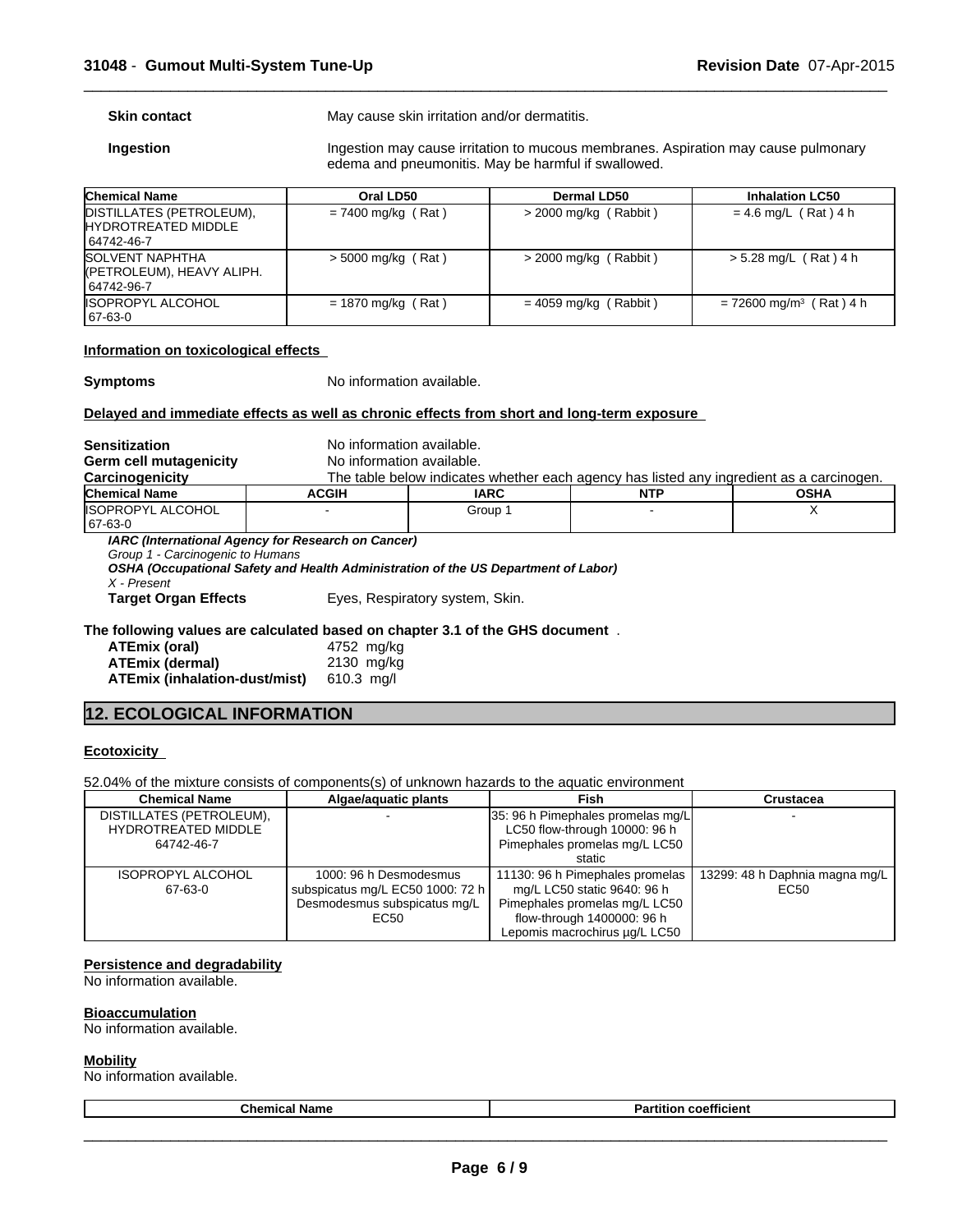| <b>ISO</b><br>11<br>۱н<br>⊣∪∟<br>$\cdots$<br>$\overline{\phantom{0}}$ | 0.05<br>- - - |
|-----------------------------------------------------------------------|---------------|
| 67-63-0<br>--<br>u                                                    |               |
|                                                                       |               |

# **Other adverse effects**

No information available

| <b>13. DISPOSAL CONSIDERATIONS</b>                                                                 |  |  |
|----------------------------------------------------------------------------------------------------|--|--|
|                                                                                                    |  |  |
| This material, as supplied, is a hazardous waste according to federal regulations (40 CFR<br>261). |  |  |
| Dispose of in accordance with federal, state and local regulations. Do not reuse container.        |  |  |
| D001                                                                                               |  |  |
|                                                                                                    |  |  |

This product contains one or more substances that are listed with the State of California as a hazardous waste.

| <b>Chemical Name</b>      | California Hazardous Waste Status |
|---------------------------|-----------------------------------|
| <b>COHOL</b><br>י∨פו<br>S | Toxic                             |
| 67-63-0                   | Ignitable                         |

# **14. TRANSPORT INFORMATION**

#### **DOT**

| UN/ID no<br>Proper shipping name:<br><b>Hazard Class</b><br><b>Packing Group</b>                                           | 1993<br>Flammable liquids, n.o.s, Limited Quantity (LQ)<br>3<br>Ш                                 |
|----------------------------------------------------------------------------------------------------------------------------|---------------------------------------------------------------------------------------------------|
| <b>IATA</b><br>UN/ID no<br>Proper shipping name:<br><b>Hazard Class</b><br><b>Packing Group</b>                            | UN 1993<br>Flammable liquid, n.o.s, Limited Quantity (LQ)<br>3<br>Ш                               |
| <b>IMDG</b><br>UN/ID no<br>Proper shipping name:<br><b>Hazard Class</b><br><b>Packing Group</b><br><b>Marine pollutant</b> | UN 1993<br>Flammable liquids, n.o.s, Limited Quantity (LQ)<br>3<br>Ш<br>No information available. |

# **15. REGULATORY INFORMATION**

| <b>International Inventories</b> |                |
|----------------------------------|----------------|
| <b>TSCA</b>                      | Complies       |
| <b>DSL/NDSL</b>                  | Complies       |
| <b>EINECS/ELINCS</b>             | Complies       |
| <b>ENCS</b>                      | Not determined |
| <b>IECSC</b>                     | Not determined |
| <b>KECL</b>                      | Not determined |
| <b>PICCS</b>                     | Not determined |
| <b>AICS</b>                      | Not determined |

#### **Legend:**

**TSCA** - United States Toxic Substances Control Act Section 8(b) Inventory **DSL/NDSL** - Canadian Domestic Substances List/Non-Domestic Substances List  $\overline{\phantom{a}}$  ,  $\overline{\phantom{a}}$  ,  $\overline{\phantom{a}}$  ,  $\overline{\phantom{a}}$  ,  $\overline{\phantom{a}}$  ,  $\overline{\phantom{a}}$  ,  $\overline{\phantom{a}}$  ,  $\overline{\phantom{a}}$  ,  $\overline{\phantom{a}}$  ,  $\overline{\phantom{a}}$  ,  $\overline{\phantom{a}}$  ,  $\overline{\phantom{a}}$  ,  $\overline{\phantom{a}}$  ,  $\overline{\phantom{a}}$  ,  $\overline{\phantom{a}}$  ,  $\overline{\phantom{a}}$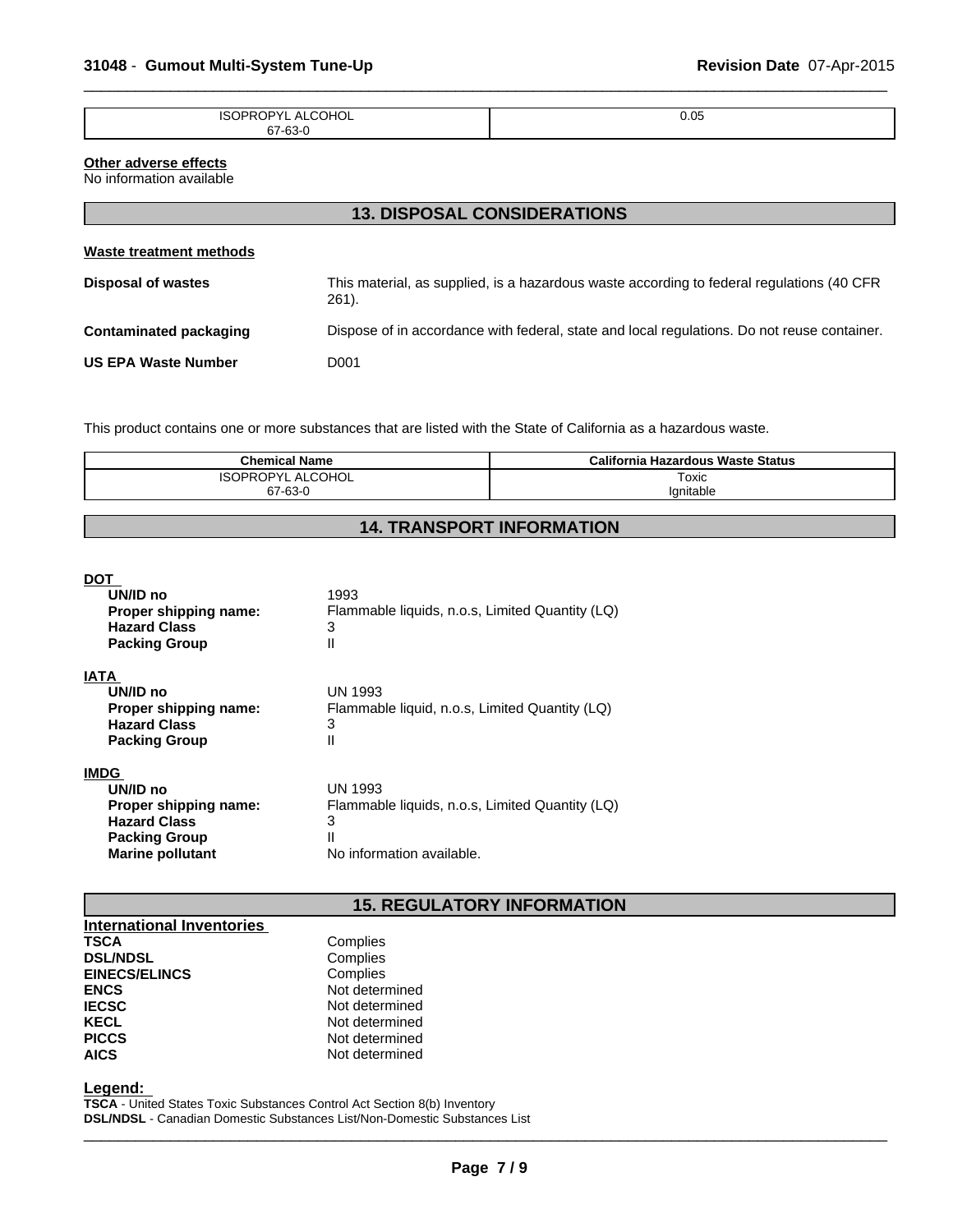**EINECS/ELINCS** - European Inventory of Existing Chemical Substances/European List of Notified Chemical Substances

**ENCS** - Japan Existing and New Chemical Substances

**IECSC** - China Inventory of Existing Chemical Substances

**KECL** - Korean Existing and Evaluated Chemical Substances

**PICCS** - Philippines Inventory of Chemicals and Chemical Substances

**AICS** - Australian Inventory of Chemical Substances

### **US Federal Regulations**

#### **SARA 313**

Section 313 of Title III of the Superfund Amendments and Reauthorization Act of 1986 (SARA). This product contains a chemical or chemicals which are subject to the reporting requirements of the Act and Title 40 of the Code of Federal Regulations, Part 372

 $\overline{\phantom{a}}$  ,  $\overline{\phantom{a}}$  ,  $\overline{\phantom{a}}$  ,  $\overline{\phantom{a}}$  ,  $\overline{\phantom{a}}$  ,  $\overline{\phantom{a}}$  ,  $\overline{\phantom{a}}$  ,  $\overline{\phantom{a}}$  ,  $\overline{\phantom{a}}$  ,  $\overline{\phantom{a}}$  ,  $\overline{\phantom{a}}$  ,  $\overline{\phantom{a}}$  ,  $\overline{\phantom{a}}$  ,  $\overline{\phantom{a}}$  ,  $\overline{\phantom{a}}$  ,  $\overline{\phantom{a}}$ 

| <b>SARA 313 - Threshold Values %</b> |  |
|--------------------------------------|--|
| 1.0                                  |  |
|                                      |  |
| No                                   |  |
| No                                   |  |
| No                                   |  |
| No                                   |  |
| No                                   |  |
|                                      |  |

#### **CWA (Clean Water Act)**

This product does not contain any substances regulated as pollutants pursuant to the Clean Water Act (40 CFR 122.21 and 40 CFR 122.42)

#### **CERCLA**

This material, as supplied, does not contain any substances regulated as hazardous substances under the Comprehensive Environmental Response Compensation and Liability Act (CERCLA) (40 CFR 302) or the Superfund Amendments and Reauthorization Act (SARA) (40 CFR 355). There may be specific reporting requirements at the local, regional, or state level pertaining to releases of this material

#### **US State Regulations**

#### **California Proposition 65**

WARNING: This product contains a chemical(s) known to the State of California to cause cancer. WARNING: This product contains chemicals known to the state of California to cause birth defects or other reproductive harm

#### **U.S. State Right-to-Know Regulations**

| <b>Chemical Name</b>                                                         | New<br>. Jersev | ssachusetts | - פ<br>'ennsylvania |
|------------------------------------------------------------------------------|-----------------|-------------|---------------------|
| ALCOHOL<br>$\cdot$ , , , , $\mathsf{P}^{\vee}$ .<br>$\overline{\phantom{0}}$ |                 |             | . .                 |
| co o<br>~-<br><b>03-1</b> - 1                                                |                 |             |                     |

**U.S. EPA Label Information** 

**EPA Pesticide Registration Number** Not applicable

| <b>NFPA</b>           | <b>Health hazards 2</b> | <b>Instability 0</b>           | <b>HMIS</b> |
|-----------------------|-------------------------|--------------------------------|-------------|
| <b>Flammability 3</b> | <b>Physical hazards</b> | <b>Personal protection</b> - B |             |

NFPA (National Fire Protection Association) HMIS (Hazardous Material Information System)

**Revision Date** 07-Apr-2015

#### **Disclaimer**

**The information provided in this Material Safety Data Sheet is correct to the best of our knowledge, information and belief at the date of its publication. The information given is designed only as a guidance for safe handling, use, processing, storage, transportation, disposal and release and is not to be considered a warranty or quality specification. The information relates only to the specific material designated and may not be valid for such material used in combination with any other materials or in any process, unless specified in the text.**